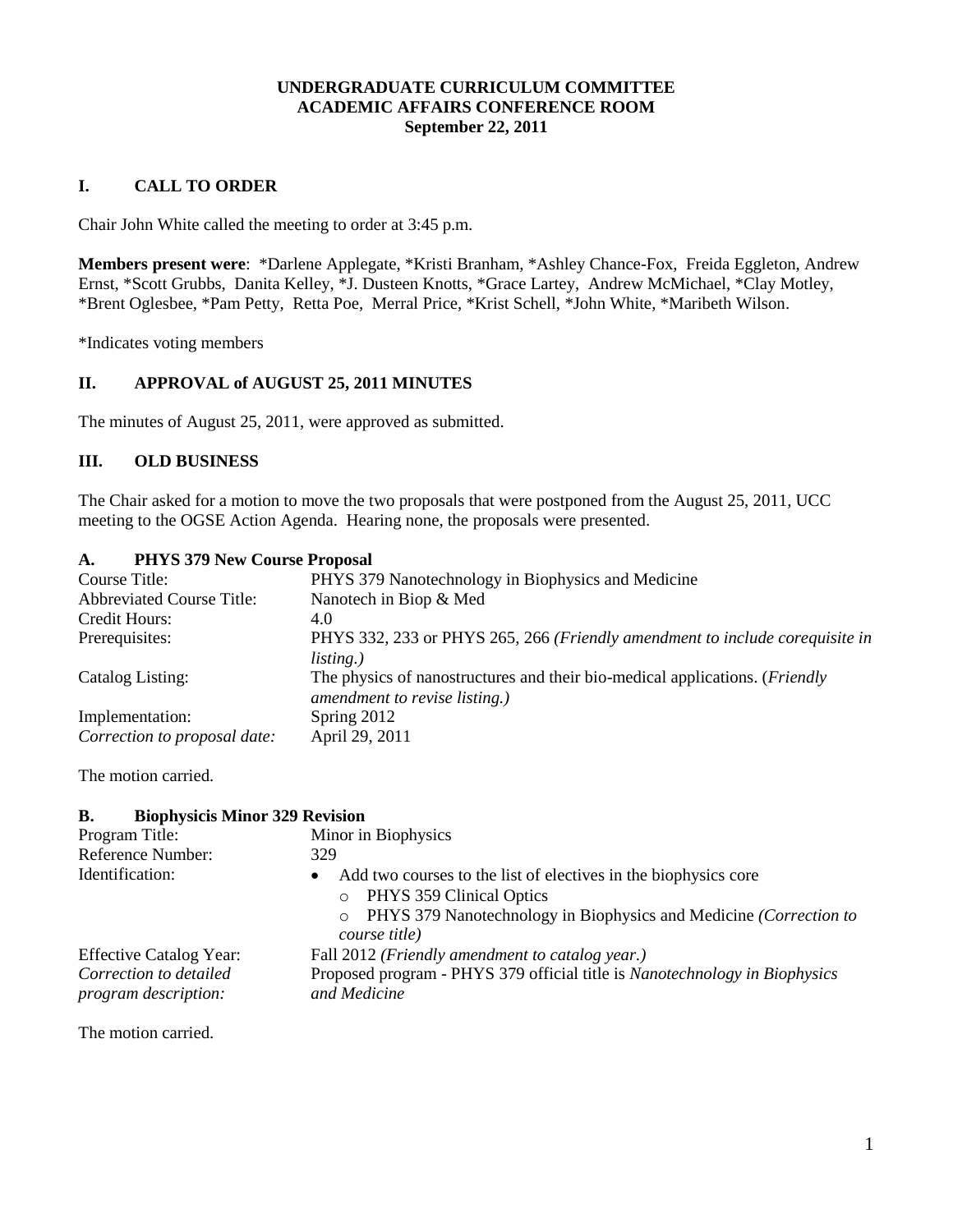#### **IV. NEW BUSINESS**

## **REPORT FROM THE COLLEGE OF HEALTH AND HUMAN SERVICES**

#### **ACTION AGENDA**

Ashley Chance-Fox moved approval of the following **proposal to create a new course from the Department of Public Health:**

| Course Title:   | HCA 459 Global Health Service-Learning Practicum                                                                                                                                                                                                                                                                                                                                              |
|-----------------|-----------------------------------------------------------------------------------------------------------------------------------------------------------------------------------------------------------------------------------------------------------------------------------------------------------------------------------------------------------------------------------------------|
| Credit Hours:   | 3.0                                                                                                                                                                                                                                                                                                                                                                                           |
| Prerequisite:   | HCA 347 or permission of instructor                                                                                                                                                                                                                                                                                                                                                           |
| Listing:        | Designed to provide students in health professions with a global service-<br>learning experience. Integrates student knowledge and skills with<br>practical applications in a global health context, based on the student<br>career objectives and the health needs of the served communities.<br>Repeatable once for a total of six hours. (Friendly amendment to revise<br>course listing.) |
| Implementation: | Spring 2012                                                                                                                                                                                                                                                                                                                                                                                   |
|                 | Friendly amendments were made to Sections 2.1, 4.2 and 5.1. See revised proposal for details.                                                                                                                                                                                                                                                                                                 |

The motion was seconded by Darlene Applegate. The motion carried.

Darlene Applegate moved approval of the following **proposal to create a new minor from the Department of Public Health:**

| Program Title:  | Global Health Service                                                                                                                                                                                                                                                                                                                                                                                                                                                           |
|-----------------|---------------------------------------------------------------------------------------------------------------------------------------------------------------------------------------------------------------------------------------------------------------------------------------------------------------------------------------------------------------------------------------------------------------------------------------------------------------------------------|
| Hours:          | 15                                                                                                                                                                                                                                                                                                                                                                                                                                                                              |
| Listing:        | Students may use the minor to augment their major with courses that<br>analyze important global trends in health and health services as well as<br>engage in substantial fieldwork experience. The minor offers a choice of<br>courses that would allow students to gain knowledge about, understand,<br>value, and appreciate diversity in culture and health-related issues. The<br>minor requires 15 hours, including 12 hours of core course work and a 3<br>hour elective. |
| Implementation: | Fall 2012                                                                                                                                                                                                                                                                                                                                                                                                                                                                       |

The motion was seconded by Grace Lartey.

Darlene Applegate moved to table the motion definitely until the next meeting. Kristi Branham seconded the motion. The motion to table definitely carried.

#### **REPORT FROM THE OGDEN COLLEGE OF SCIENCE AND ENGINEERING**

#### **CONSENT AGENDA**

Darlene Applegate moved approval of the consent agenda**:**

#### **Department of Engineering:**

| <b>Course Deletion</b> |                               |
|------------------------|-------------------------------|
| Course Title:          | CE 244 Engineering Statistics |
| Credit Hours:          | 3 O                           |
| Implementation:        | Fall 2012                     |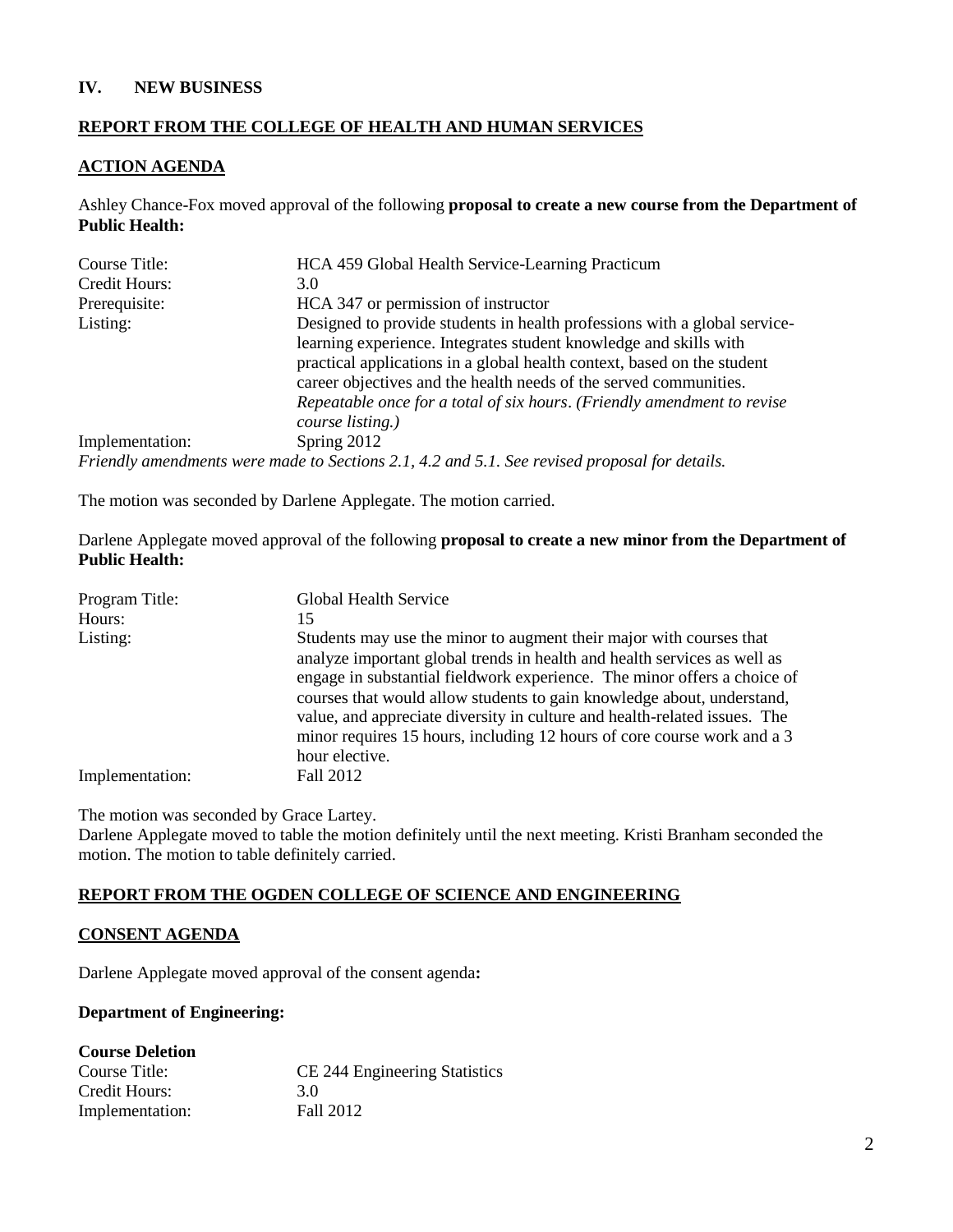| Course Title:   | CE 366 Mechanical and Electrical Systems |
|-----------------|------------------------------------------|
| Credit Hours:   | 3.0                                      |
| Implementation: | Fall 2012                                |
|                 |                                          |
| Course Title:   | CE 466 Contracts and Specifications      |
| Credit Hours:   | 3.0                                      |
| Implementation: | Fall 2012                                |

## **Department of Geography and Geology:**

| <b>Course Deletion</b> |                                                |
|------------------------|------------------------------------------------|
| Course Title:          | GEOG 197 Human Geography Recitation Laboratory |
| Credit Hours:          | 10                                             |
| Implementation:        | Fall 2012                                      |

## **Revise course prerequisites**

| Course Title:                 | GEOG 391 Data Analysis and Interpretation                                                                          |
|-------------------------------|--------------------------------------------------------------------------------------------------------------------|
| <b>Current Hours:</b>         | 3.0                                                                                                                |
| <b>Current Prerequisites:</b> | GEOG 100, GEOG 110, and MATH 116 or higher                                                                         |
| Proposed Prerequisites:       | GEOG 100 or GEOL 102, GEOG 110, MATH 116 or higher, and MATH<br>183 (Statistics), or permission of the instructor. |
| Implementation:               | Fall 2012                                                                                                          |

The motion was seconded by Pam Petty. The motion carried.

#### **ACTION AGENDA**

The following **proposal to revise a program** was withdrawn by the proponent, Dr. Warren Campbell, prior to the meeting:

### **Department of Engineering**

| Program Title:                 | Minor in Floodplain Management                         |
|--------------------------------|--------------------------------------------------------|
| Reference Number:              | 361                                                    |
| Identification:                | Modification of two required courses.                  |
|                                | • Addition of four courses as electives for the minor. |
| <b>Effective Catalog Year:</b> | Winter 2012                                            |

Darlene Applegate moved approval of the following **program revision from the Department of Geography and Geology:**

| Program Title:<br>Reference Number: | Geology<br>677                                                                                                            |
|-------------------------------------|---------------------------------------------------------------------------------------------------------------------------|
| Identification:                     | Change physics requirement from PHYS 250/251 to PHYS 180/181.<br>$\bullet$<br>Remove CS146 from the program.<br>$\bullet$ |
| <b>Effective Catalog Year:</b>      | Reflect new credit hours for MATH 136.<br>$\bullet$<br>Fall 2012                                                          |

The motion was seconded by Pam Petty. The motion carried.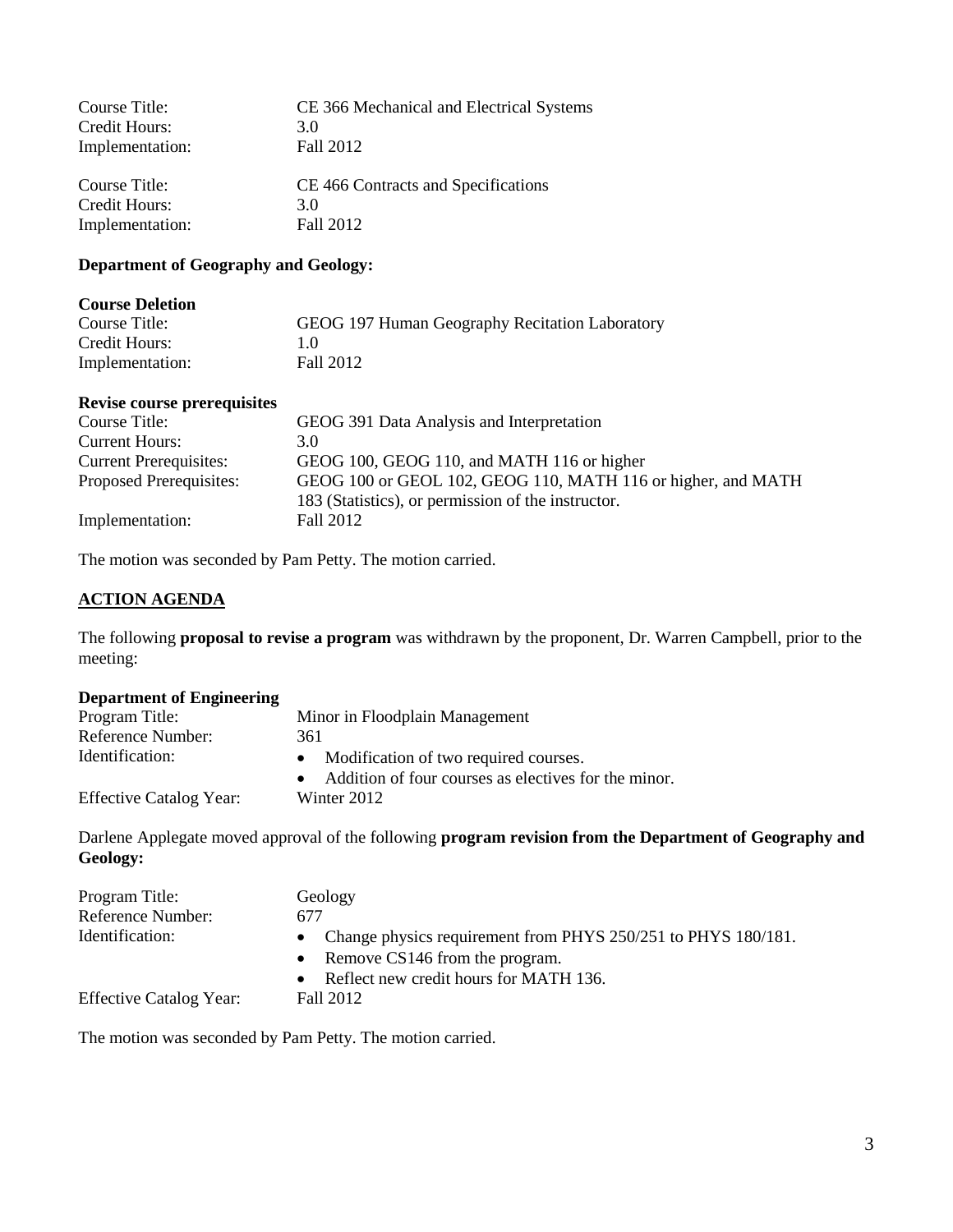Ashley Chance-Fox moved approval of the following **program revision from the Department of Geography and Geology:**

| Program Title:<br>Reference Number:<br>Identification: | Geology<br>577<br>Change physics requirement from PHYS 250/251 to PHYS 180/181.<br>$\bullet$ |
|--------------------------------------------------------|----------------------------------------------------------------------------------------------|
|                                                        | Remove CS146 from the program.<br>$\bullet$                                                  |
|                                                        | Reflect change in credit hours for MATH 136.<br>$\bullet$                                    |
| <b>Effective Catalog Year:</b>                         | Fall 2012                                                                                    |
| Friendly amendment to                                  | Replace GEOL 310 with GEOL/GEOG 310                                                          |
| detailed program                                       |                                                                                              |
| description:                                           |                                                                                              |

The motion was seconded by Maribeth Wilson. The motion carried.

Scott Grubbs moved to approve the following **proposal to revise a program from the Department of Geography and Geology:**

| Program Title:                                 | Geography                                                                                                             |
|------------------------------------------------|-----------------------------------------------------------------------------------------------------------------------|
| Reference Number:                              | 674                                                                                                                   |
| Identification:                                | Add MATH 183 (Statistics) to the list of additional required courses<br>$\bullet$<br>for the Karst Geoscience option. |
|                                                | Replace MATH 117 (Trig) as an additional required course with<br>$\bullet$<br>MATH 183 in the other options.          |
|                                                | Delete MATH 118 (Alg/Trig) as an additional required course in the<br>$\bullet$<br>other options.                     |
| <b>Effective Catalog Year:</b>                 | Fall 2012                                                                                                             |
| Correction to detailed<br>program description: | GEOG 489 is a typo and should read GEOG 487 (on the <i>revisions</i> side of<br>the table.)                           |

The motion was seconded by Pam Petty. The motion carried.

Kristi Branham moved to approve the following **proposal to revise a program from the Department of Geography and Geology:**

| Program Title:                                                                   | Major in Geographic Information Science                                                                                                                                                                                                                                                                                                                                                                                                                                                                   |  |
|----------------------------------------------------------------------------------|-----------------------------------------------------------------------------------------------------------------------------------------------------------------------------------------------------------------------------------------------------------------------------------------------------------------------------------------------------------------------------------------------------------------------------------------------------------------------------------------------------------|--|
| Reference Number:                                                                | 576                                                                                                                                                                                                                                                                                                                                                                                                                                                                                                       |  |
| Identification:                                                                  | Delete CS 145 and AMS 163 from required foundation courses.<br>$\bullet$<br>Add GEOL 111 as a Physical course option in the Foundation<br>$\bullet$<br>courses.<br>Change title of GEOG 419 to reflect current description.<br>$\bullet$<br>Add GEOG 423 as an acceptable substitute for GEOG 477<br>٠<br>Reduce number of required hours from 58 to 52.<br>٠<br>Delete ENG 307 and MATH 136 from required supporting courses.<br>$\bullet$<br>Add MATH 183 as a required supporting course.<br>$\bullet$ |  |
| <b>Effective Catalog Year:</b><br>Correction to detailed<br>program description: | Fall 2012<br>Any reference to CS 170 was corrected to CS 146.                                                                                                                                                                                                                                                                                                                                                                                                                                             |  |

The motion was seconded by Brent Oglsebee. The motion carried.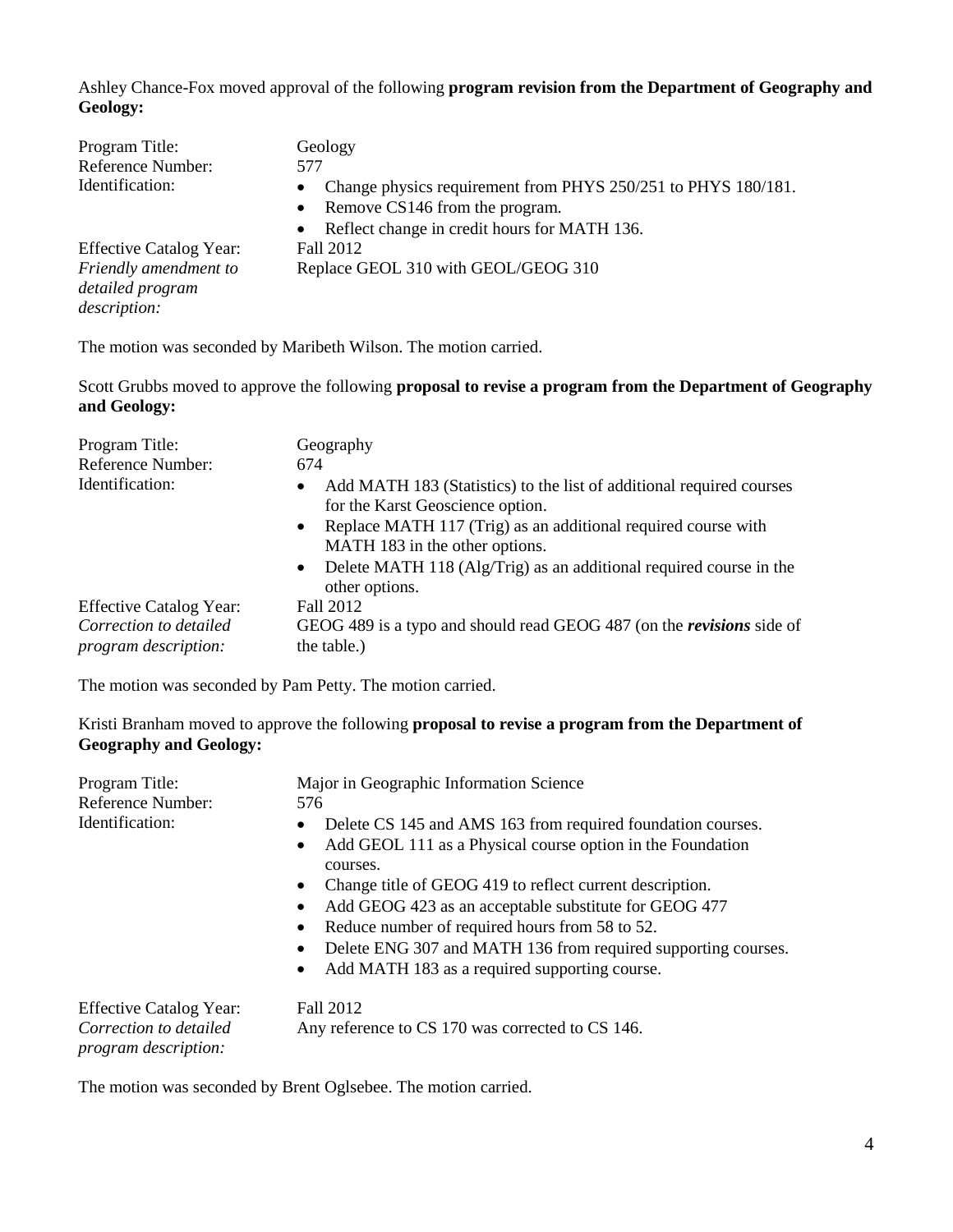# **REPORT FROM THE POTTER COLLEGE OF ARTS AND LETTERS**

## **INFORMATION:**

#### **Create Temporary Courses:**

| Course Title:   | <b>ENG 111 Writing Workshop for Biology</b> |
|-----------------|---------------------------------------------|
| Credit hours:   | 1.0                                         |
| Implementation: | Spring 2012                                 |
| Course Title:   | PHIL 427 Philosophy of Law                  |
| Credit Hours:   | 3.0                                         |
| Implementation: | Spring 2012                                 |
| Course Title:   | RELS 317 Confucianism                       |
| Credit Hours:   | 3.0                                         |
| Implementation: | Spring 2012                                 |

## **ACTION AGENDA**

Darlene Applegate moved to approve the following **proposal to create a new course from the Department of Music:**

#### **Proposal to Create New Course:**

| Course Title:   | MUS 304 Form and Analysis                                               |
|-----------------|-------------------------------------------------------------------------|
| Credit Hours:   | 2.0                                                                     |
| Prerequisite:   | <b>MUS 201</b>                                                          |
| Listing:        | The study of the basic formal structures of tonal and twentieth century |
|                 | music through score study and compositional exercises.                  |
| Implementation: | Fall 2012 ( <i>Friendly amendment to implementation date.</i> )         |
|                 |                                                                         |

The motion was seconded by Brent Oglesbee.

Darlene Applegate moved to table the motion definitely until the next meeting. Maribeth Wilson seconded the motion. The motion to table definitely carried.

Darlene Applegate moved to approve the following **program revision from the Department of Music:**

| Program Title:<br>Reference Number:<br>Credit Hours: | Bachelor of Arts in Music (Liberal Arts)<br>583<br>51                                                                                                                                                                                                                                                                         |
|------------------------------------------------------|-------------------------------------------------------------------------------------------------------------------------------------------------------------------------------------------------------------------------------------------------------------------------------------------------------------------------------|
| Identification:                                      | Remove MUS 260 Group Piano III and MUS 261 Group Piano IV from                                                                                                                                                                                                                                                                |
|                                                      | degree requirements, reduce the electives to 5 hours, and expand the<br>choice of courses that will fulfill electives to read "5 hours selected from<br>Theory/Composition, History/Literature, ensembles, applied lessons,<br>conducting, methods, or techniques." This will reduce the total program<br>credit hours to 48. |
| <b>Effective Catalog Year:</b>                       | Fall 2012                                                                                                                                                                                                                                                                                                                     |

The motion was seconded by Pam Petty. The motion carried.

The following **proposal to revise a program from the Department of Music** was not acted upon due to the postponement of the proposal to create the new course MUS 304.